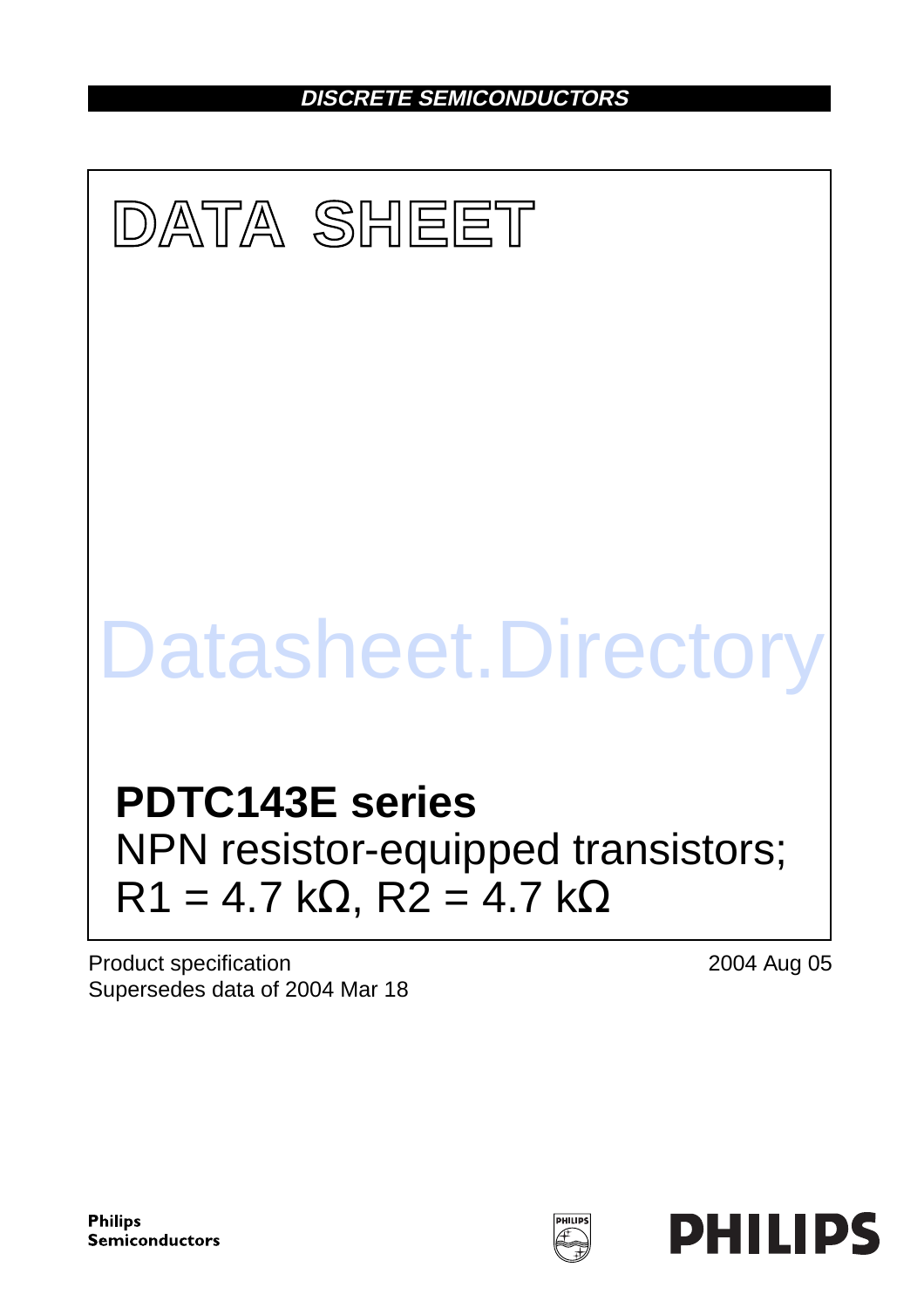# **NPN resistor-equipped transistors; R1 = 4.7 kΩ, R2 = 4.7 kΩ**<br>R1 = 4.7 kΩ, R2 = 4.7 kΩ

## **FEATURES**

- Built-in bias resistors
- Simplified circuit design
- Reduction of component count
- Reduced pick and place costs.

## **APPLICATIONS**

- General purpose switching and amplification
- Inverter and interface circuits
- Circuit driver.

**PRODUCT OVERVIEW**

# **QUICK REFERENCE DATA**

| <b>SYMBOL</b>    | <b>PARAMETER</b>             | TYP. | MAX. | <b>UNIT</b> |
|------------------|------------------------------|------|------|-------------|
| V <sub>CEO</sub> | collector-emitter<br>voltage |      | 50   |             |
| חו               | output current (DC)          |      | 100  | mA          |
| R1               | bias resistor                | 4.7  |      | $k\Omega$   |
| R2               | bias resistor                | 47   |      | kΩ          |

## **DESCRIPTION**

NPN resistor-equipped transistor (see ["Simplified outline,](#page-2-0) [symbol and pinning"](#page-2-0) for package details).

| <b>TYPE NUMBER</b> | <b>PACKAGE</b>    |             |                        | <b>PNP COMPLEMENT</b> |  |
|--------------------|-------------------|-------------|------------------------|-----------------------|--|
|                    | <b>PHILIPS</b>    | <b>EIAJ</b> | <b>MARKING CODE(1)</b> |                       |  |
| PDTC143EE          | SOT416            | SC-75       | 02                     | PDTA143EE             |  |
| PDTC143EEF         | SOT490            | SC-89       | 51                     | PDTA143EEF            |  |
| PDTC143EK          | SOT346            | SC-59       | 02                     | PDTA143EK             |  |
| PDTC143EM          | SOT883            | SC-101      | E <sub>1</sub>         | PDTA143EM             |  |
| PDTC143ES          | SOT54 (TO-92)     | SC-43       | <b>TC143E</b>          | PDTA143ES             |  |
| PDTC143ET          | SOT <sub>23</sub> |             | $*02$                  | PDTA143ET             |  |
| PDTC143EU          | SOT323            | SC-70       | $*02$                  | PDTA143EU             |  |
|                    |                   |             |                        |                       |  |

# **Note**

- <span id="page-1-0"></span>1. \* = p: Made in Hong Kong.
	- \* = t: Made in Malaysia.
	- \* = W: Made in China.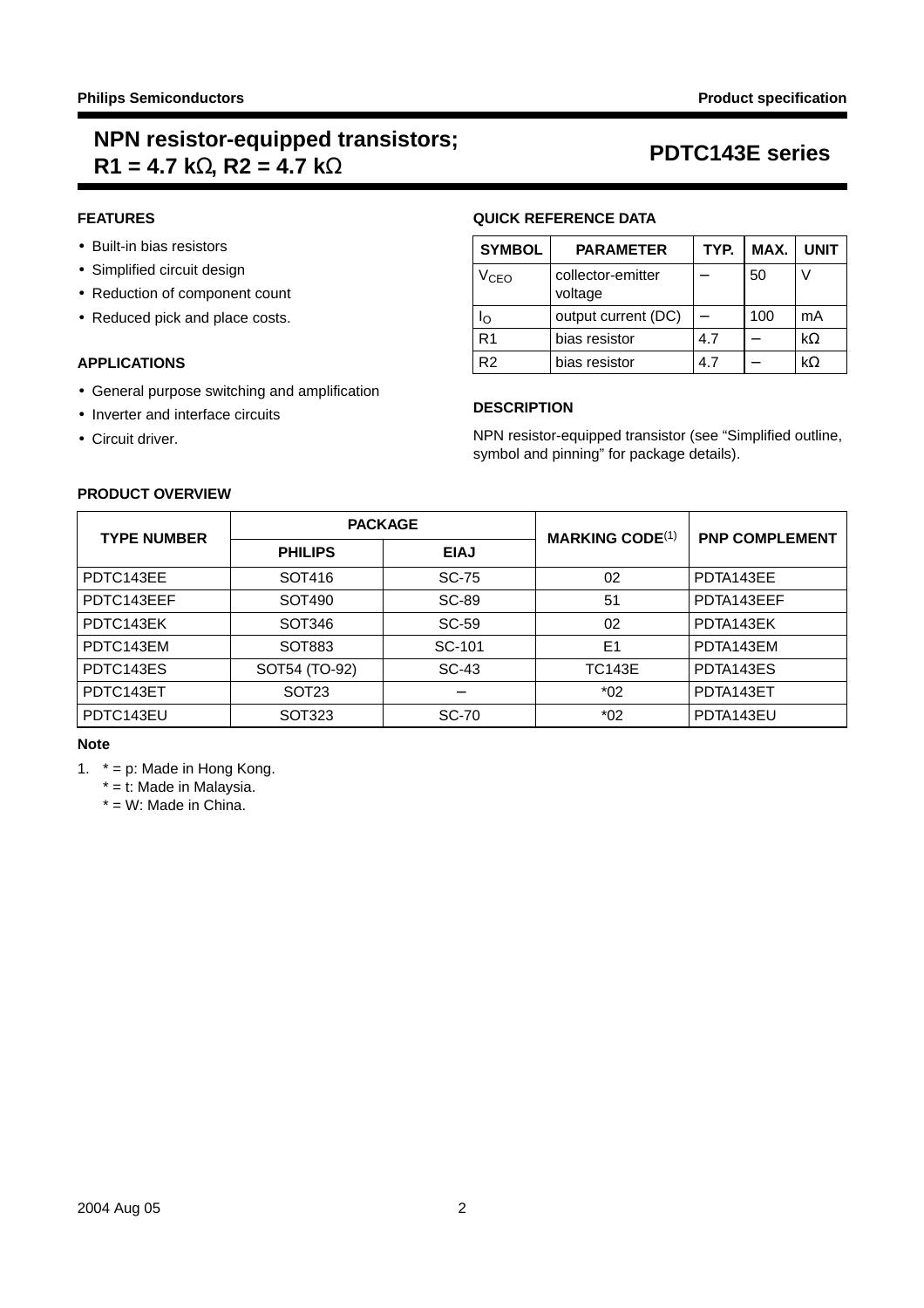# NPN resistor-equipped transistors;  $R1 = 4.7 k\Omega$ ,  $R2 = 4.7 k\Omega$ <br>R1 = 4.7 k $\Omega$ , R2 = 4.7 k $\Omega$

# <span id="page-2-0"></span>**SIMPLIFIED OUTLINE, SYMBOL AND PINNING**

|                                                                | SIMPLIFIED OUTLINE AND SYMBOL                                                                                                    |                                                | <b>PINNING</b>               |  |  |
|----------------------------------------------------------------|----------------------------------------------------------------------------------------------------------------------------------|------------------------------------------------|------------------------------|--|--|
| <b>TYPE NUMBER</b>                                             |                                                                                                                                  |                                                | <b>DESCRIPTION</b>           |  |  |
| PDTC143ES                                                      | $-2$<br>R1<br>日1<br>1<br>$\square$ 2<br>R <sub>2</sub><br>$\square$ 3<br>3<br>MAM364                                             | $\mathbf{1}$<br>$\sqrt{2}$<br>$\mathbf{3}$     | base<br>collector<br>emitter |  |  |
| PDTC143EE<br>PDTC143EEF<br>PDTC143EK<br>PDTC143ET<br>PDTC143EU | $\mathbf 3$<br>3<br>R1<br>$1 -$<br>$\mathsf{R}2$<br>$\mathbf 2$<br>2<br>$\mathbf 1$<br>Top view<br>MDB269                        | $\mathbf{1}$<br>$\overline{2}$<br>$\mathbf{3}$ | base<br>emitter<br>collector |  |  |
| PDTC143EM                                                      | 3<br>R <sub>1</sub><br>$\mathbf 2$<br>1<br>$\mathbf{3}$<br>R <sub>2</sub><br>1<br>$\overline{2}$<br>bottom view<br><b>MHC506</b> | $\mathbf{1}$<br>$\overline{2}$<br>$\mathbf{3}$ | base<br>emitter<br>collector |  |  |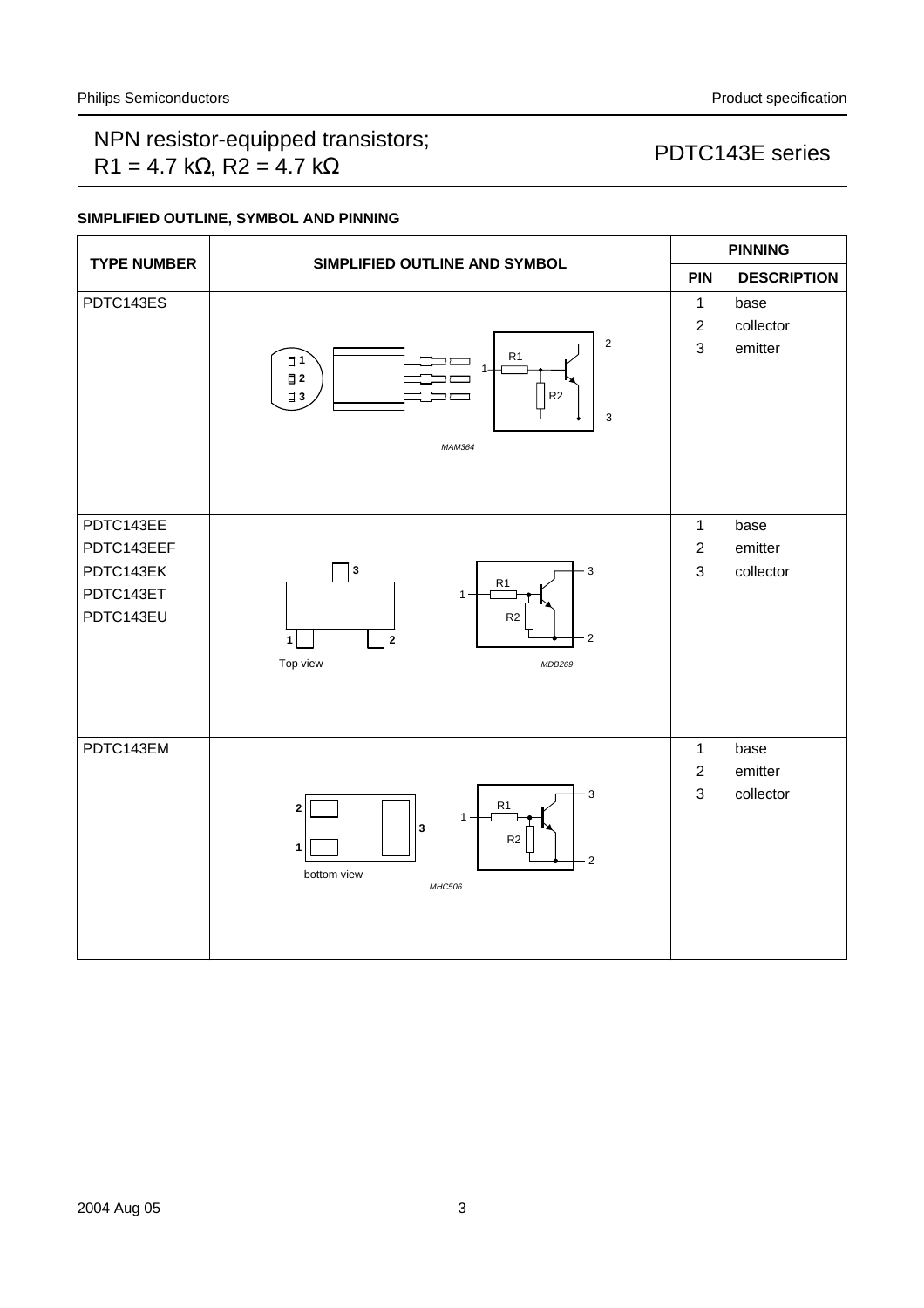## **ORDERING INFORMATION**

| <b>TYPE NUMBER</b> | <b>PACKAGE</b>                           |                                                                                              |                   |  |  |
|--------------------|------------------------------------------|----------------------------------------------------------------------------------------------|-------------------|--|--|
|                    | <b>NAME</b>                              | <b>DESCRIPTION</b>                                                                           | <b>VERSION</b>    |  |  |
| PDTC143EE          |                                          | plastic surface mounted package; 3 leads                                                     | SOT416            |  |  |
| PDTC143EEF         | plastic surface mounted package; 3 leads |                                                                                              | SOT490            |  |  |
| PDTC143EK          | plastic surface mounted package; 3 leads |                                                                                              | SOT346            |  |  |
| PDTC143EM          |                                          | leadless ultra small plastic package; 3 solder lands; body<br>$1.0 \times 0.6 \times 0.5$ mm | SOT883            |  |  |
| PDTC143ES          |                                          | plastic single-ended leaded (through hole) package; 3 leads                                  | SOT <sub>54</sub> |  |  |
| PDTC143ET          |                                          | plastic surface mounted package; 3 leads                                                     | SOT <sub>23</sub> |  |  |
| PDTC143EU          |                                          | plastic surface mounted package; 3 leads                                                     | SOT323            |  |  |

# **LIMITING VALUES**

In accordance with the Absolute Maximum Rating System (IEC 60134).

| <b>SYMBOL</b>    | <b>PARAMETER</b>              | <b>CONDITIONS</b>    | MIN.  | MAX.   | <b>UNIT</b>       |
|------------------|-------------------------------|----------------------|-------|--------|-------------------|
| V <sub>CBO</sub> | collector-base voltage        | open emitter         |       | 50     | $\vee$            |
| $V_{\text{CEO}}$ | collector-emitter voltage     | open base            | —     | 50     | $\vee$            |
| V <sub>EBO</sub> | emitter-base voltage          | open collector       | —     | 10     | V                 |
| V <sub>1</sub>   | input voltage                 |                      |       |        |                   |
|                  | positive                      |                      |       | $+30$  | V                 |
|                  | negative                      |                      |       | $-10$  | ٧                 |
| $I_{\rm O}$      | output current (DC)           |                      | —     | 100    | mA                |
| $I_{CM}$         | peak collector current        |                      | —     | 100    | mA                |
| $P_{\text{tot}}$ | total power dissipation       | $T_{amb} \leq 25 °C$ |       |        |                   |
|                  | <b>SOT54</b>                  | note 1               |       | 500    | mW                |
|                  | SOT <sub>23</sub>             | note 1               |       | 250    | mW                |
|                  | SOT346                        | note 1               |       | 250    | mW                |
|                  | SOT323                        | note 1               |       | 200    | mW                |
|                  | SOT416                        | note 1               |       | 150    | mW                |
|                  | SOT883                        | notes 2 and 3        |       | 250    | mW                |
|                  | SOT490                        | notes 1 and 2        |       | 250    | mW                |
| $T_{\text{sig}}$ | storage temperature           |                      | $-65$ | $+150$ | $^{\circ}{\rm C}$ |
| $T_j$            | junction temperature          |                      |       | 150    | $^{\circ}{\rm C}$ |
| $T_{amb}$        | operating ambient temperature |                      | -65   | $+150$ | $^\circ \text{C}$ |

## **Notes**

- <span id="page-3-0"></span>1. Refer to standard mounting conditions.
- <span id="page-3-1"></span>2. Reflow soldering is the only recommended soldering method.
- <span id="page-3-2"></span>3. Refer to SOT883 standard mounting conditions; FR4 with 60 µm copper strip line.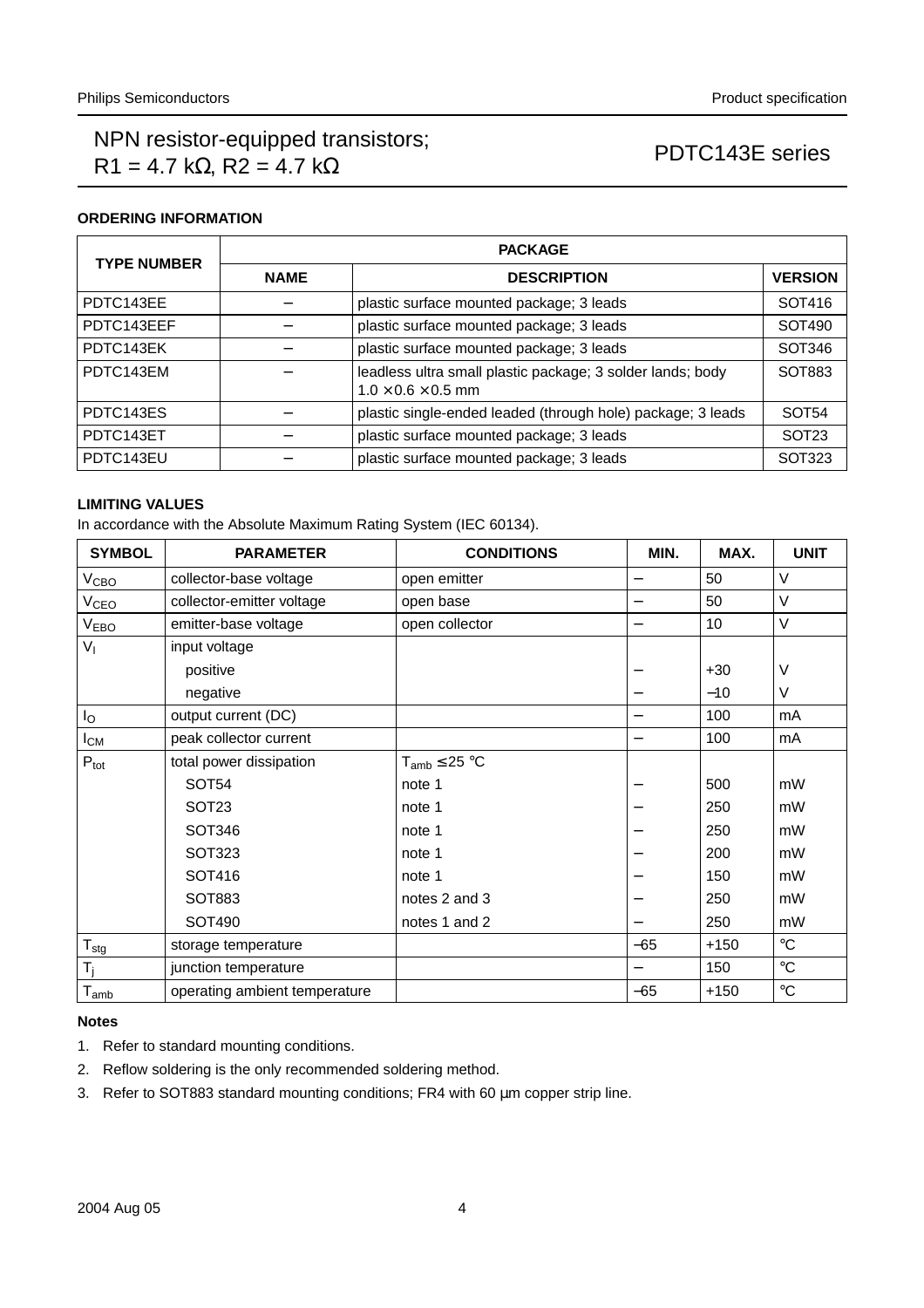# **THERMAL CHARACTERISTICS**

| <b>SYMBOL</b> | <b>PARAMETER</b>                            | <b>CONDITIONS</b> | <b>VALUE</b> | <b>UNIT</b> |
|---------------|---------------------------------------------|-------------------|--------------|-------------|
| $R_{th(j-a)}$ | thermal resistance from junction to ambient | in free air       |              |             |
|               | SOT <sub>54</sub>                           | note 1            | 250          | K/W         |
|               | SOT <sub>23</sub>                           | note 1            | 500          | K/W         |
|               | SOT346                                      | note 1            | 500          | K/W         |
|               | SOT323                                      | note 1            | 625          | K/W         |
|               | SOT416                                      | note 1            | 833          | K/W         |
|               | SOT883                                      | notes 2 and 3     | 500          | K/W         |
|               | SOT490                                      | notes 1 and 2     | 500          | K/W         |

## **Notes**

- <span id="page-4-0"></span>1. Refer to standard mounting conditions.
- <span id="page-4-1"></span>2. Reflow soldering is the only recommended soldering method.
- <span id="page-4-2"></span>3. Refer to SOT883 standard mounting conditions; FR4 with 60 µm copper strip line.

## **CHARACTERISTICS**

 $T_{amb}$  = 25 °C unless otherwise specified.

| <b>SYMBOL</b>      | <b>PARAMETER</b>                     | <b>CONDITIONS</b>                                     | MIN.                     | TYP.                     | MAX. | <b>UNIT</b> |
|--------------------|--------------------------------------|-------------------------------------------------------|--------------------------|--------------------------|------|-------------|
| I <sub>CBO</sub>   | collector-base cut-off current       | $V_{CB} = 50$ V; $I_E = 0$ A                          | —                        |                          | 100  | nA          |
| I <sub>CEO</sub>   | collector-emitter cut-off current    | $V_{CE}$ = 30 V; $I_B$ = 0 A                          |                          |                          | 1    | μA          |
|                    |                                      | $V_{CE}$ = 30 V; $I_B$ = 0 A; T <sub>i</sub> = 150 °C | $\overline{\phantom{0}}$ | $\overline{\phantom{0}}$ | 50   | $\mu$ A     |
| <b>LEBO</b>        | emitter-base cut-off current         | $V_{FB} = 5 V$ ; $I_C = 0 A$                          | $\overline{\phantom{0}}$ |                          | 900  | μA          |
| $h_{FE}$           | DC current gain                      | $V_{CE} = 5 V$ ; $I_C = 10$ mA                        | 30                       |                          |      |             |
| V <sub>CEsat</sub> | collector-emitter saturation voltage | $I_C = 10$ mA; $I_B = 0.5$ mA                         | $\overline{\phantom{m}}$ |                          | 150  | mV          |
| $V_{i(off)}$       | input-off voltage                    | $I_C = 100 \mu A$ ; $V_{CE} = 5 V$                    | $\overline{\phantom{m}}$ | 1.1                      | 0.5  | V           |
| $V_{i(0n)}$        | input-on voltage                     | $I_C = 20$ mA; $V_{CE} = 0.3$ V                       | 2.5                      | 1.9                      |      | V           |
| R <sub>1</sub>     | input resistor                       |                                                       | 3.3                      | 4.7                      | 6.1  | $k\Omega$   |
| R <sub>2</sub>     | resistor ratio                       |                                                       | 0.8                      | 1                        | 1.2  |             |
| $\overline{R1}$    |                                      |                                                       |                          |                          |      |             |
| $C_c$              | collector capacitance                | $IE = Ie = 0$ A; $VCB = 10$ V;<br>$f = 1$ MHz         |                          |                          | 2.5  | pF          |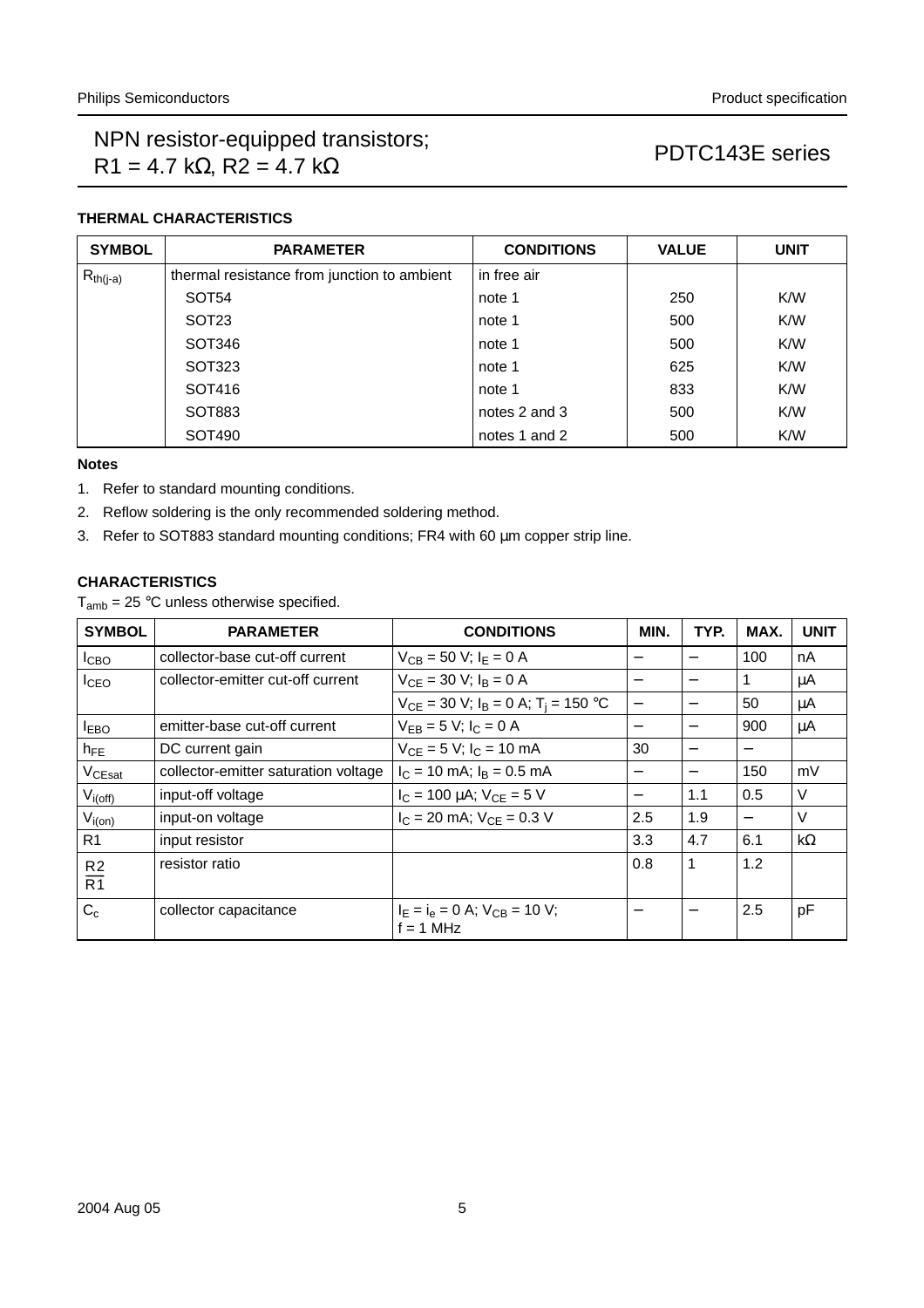## **PACKAGE OUTLINES**

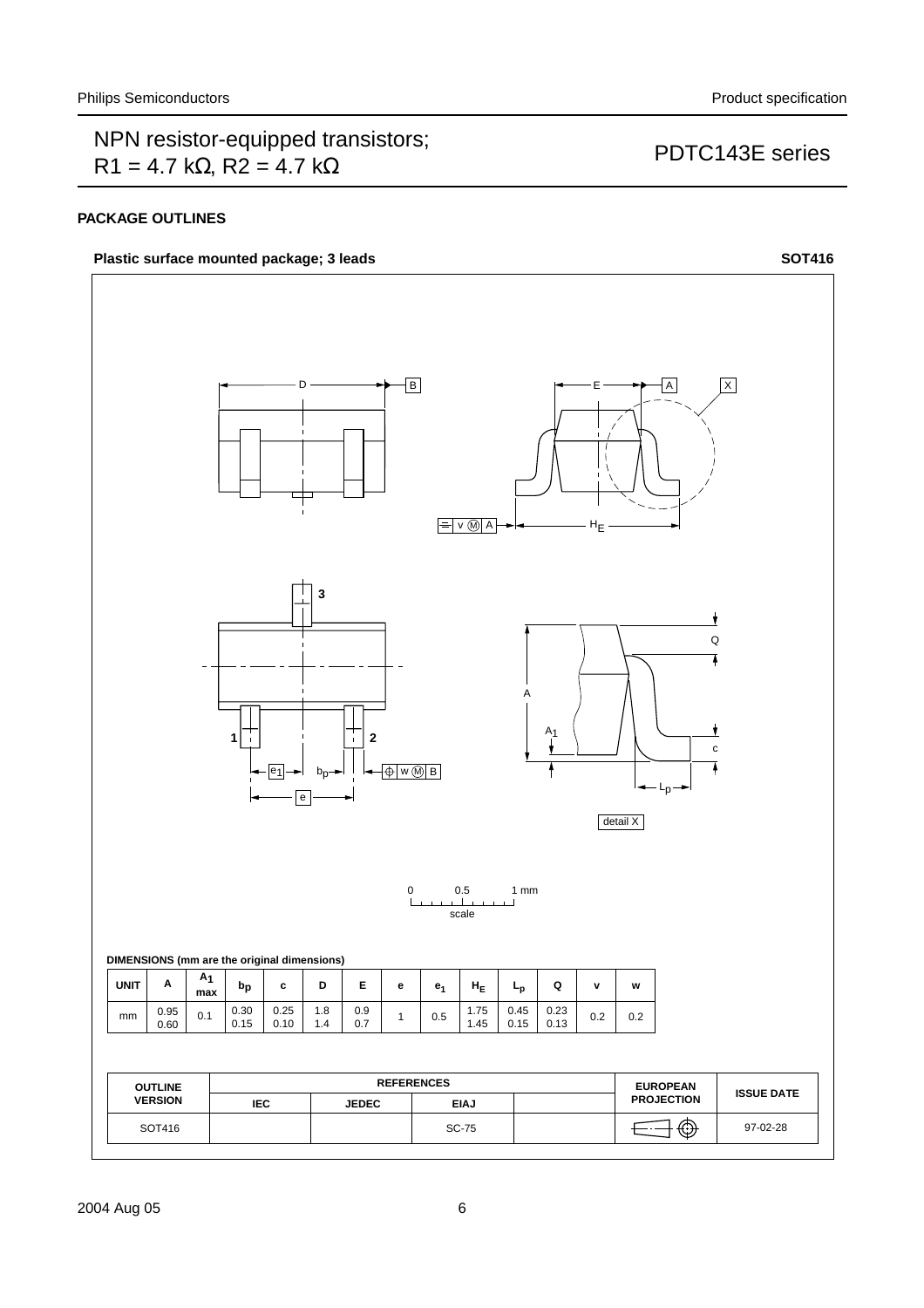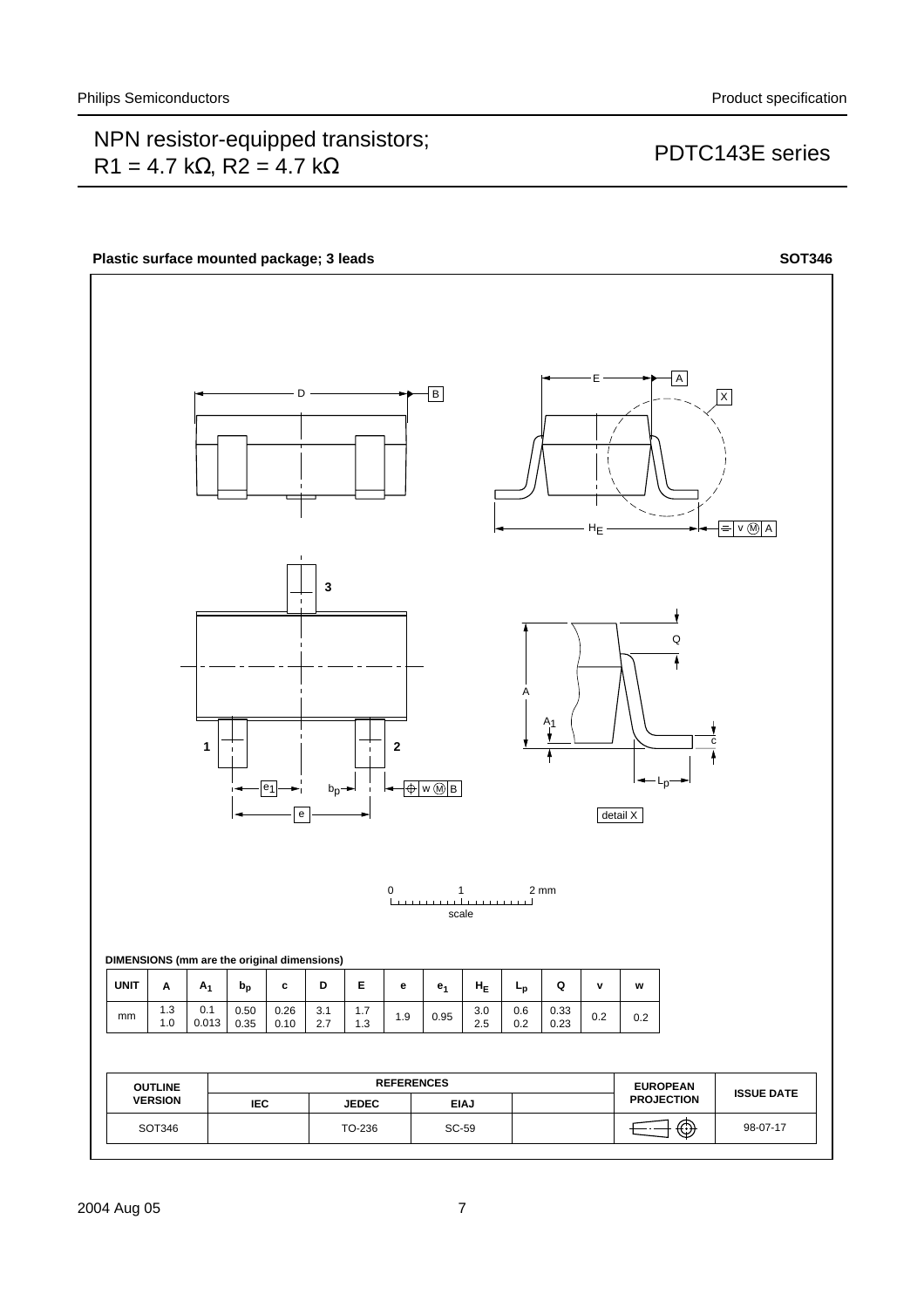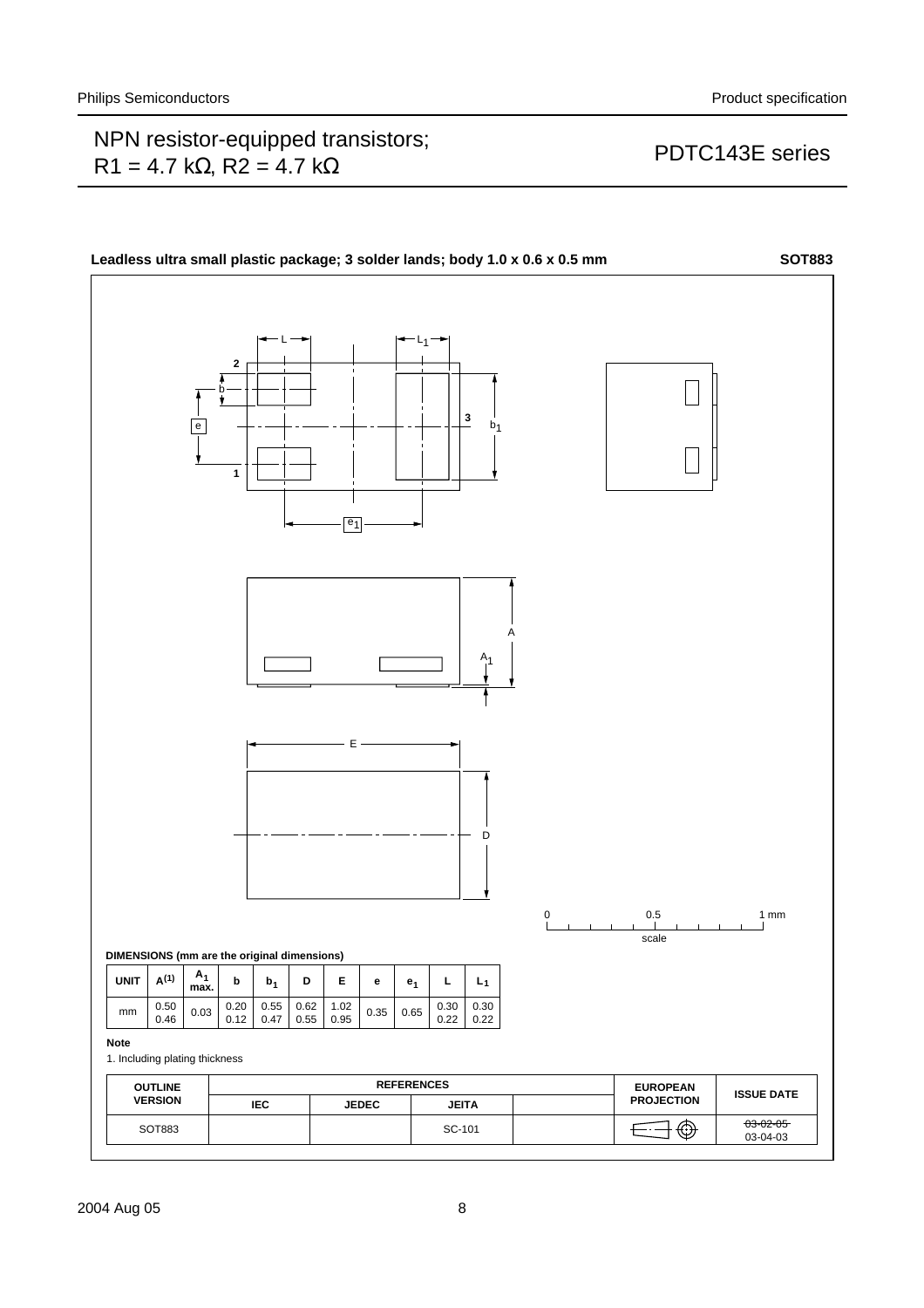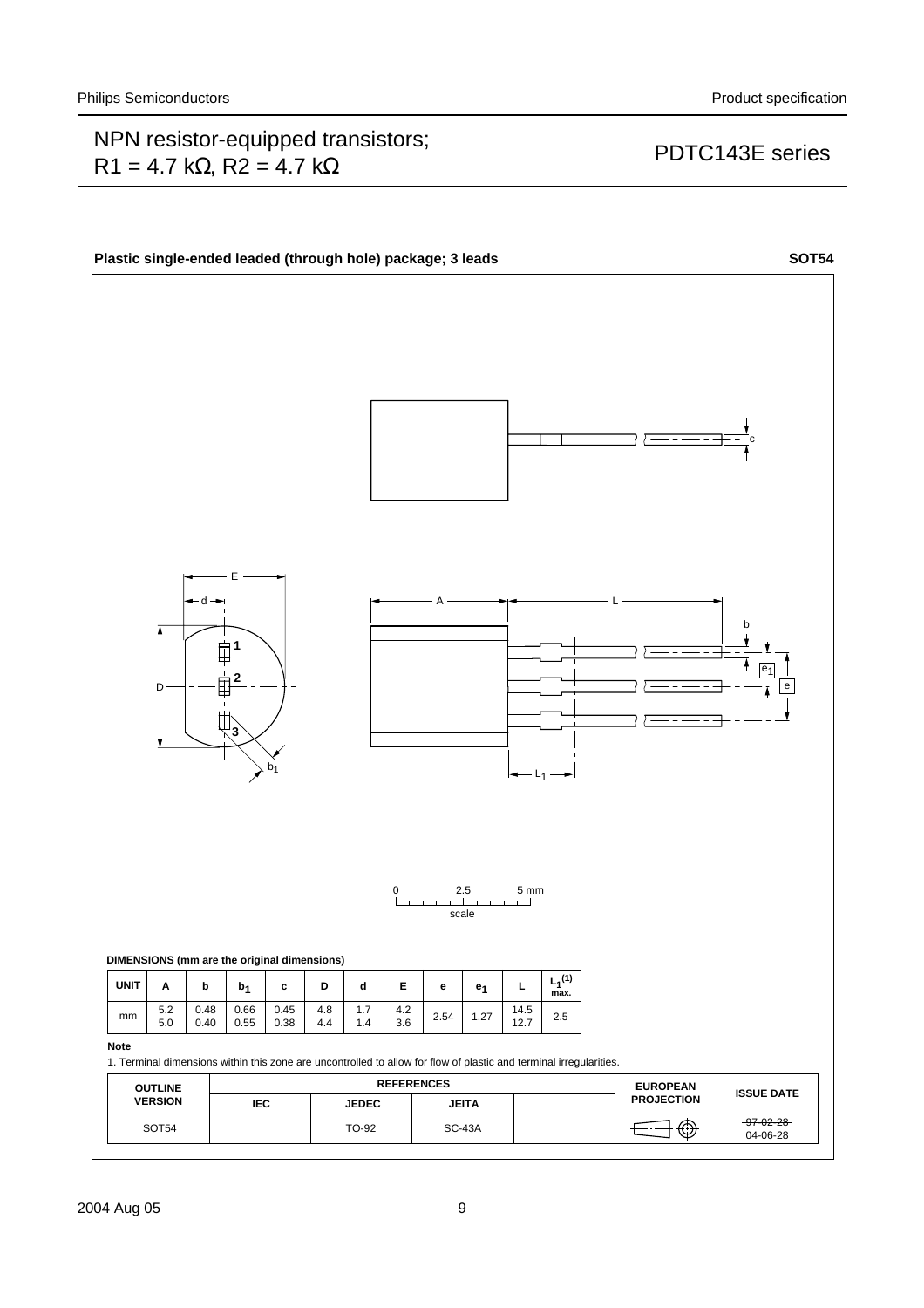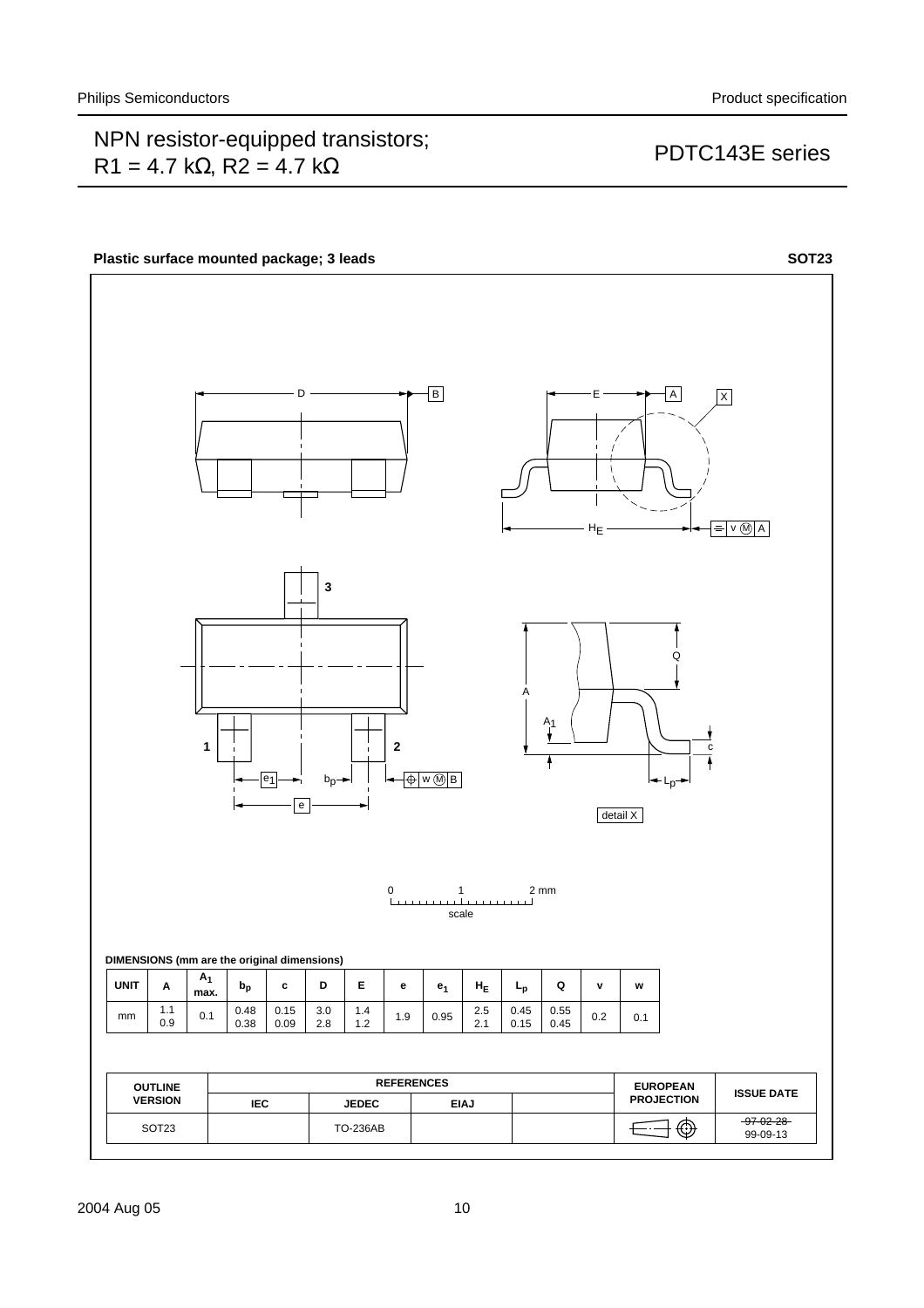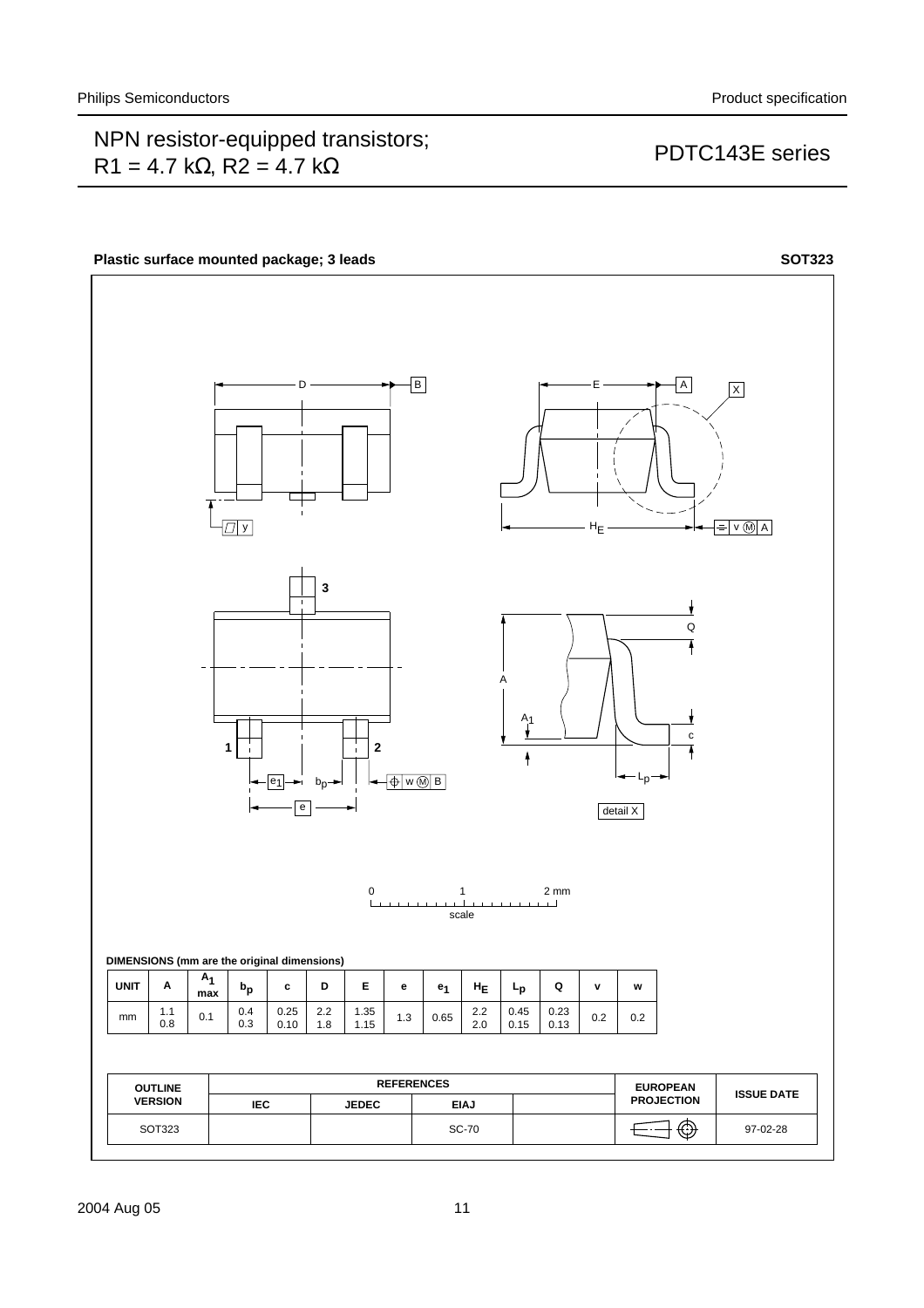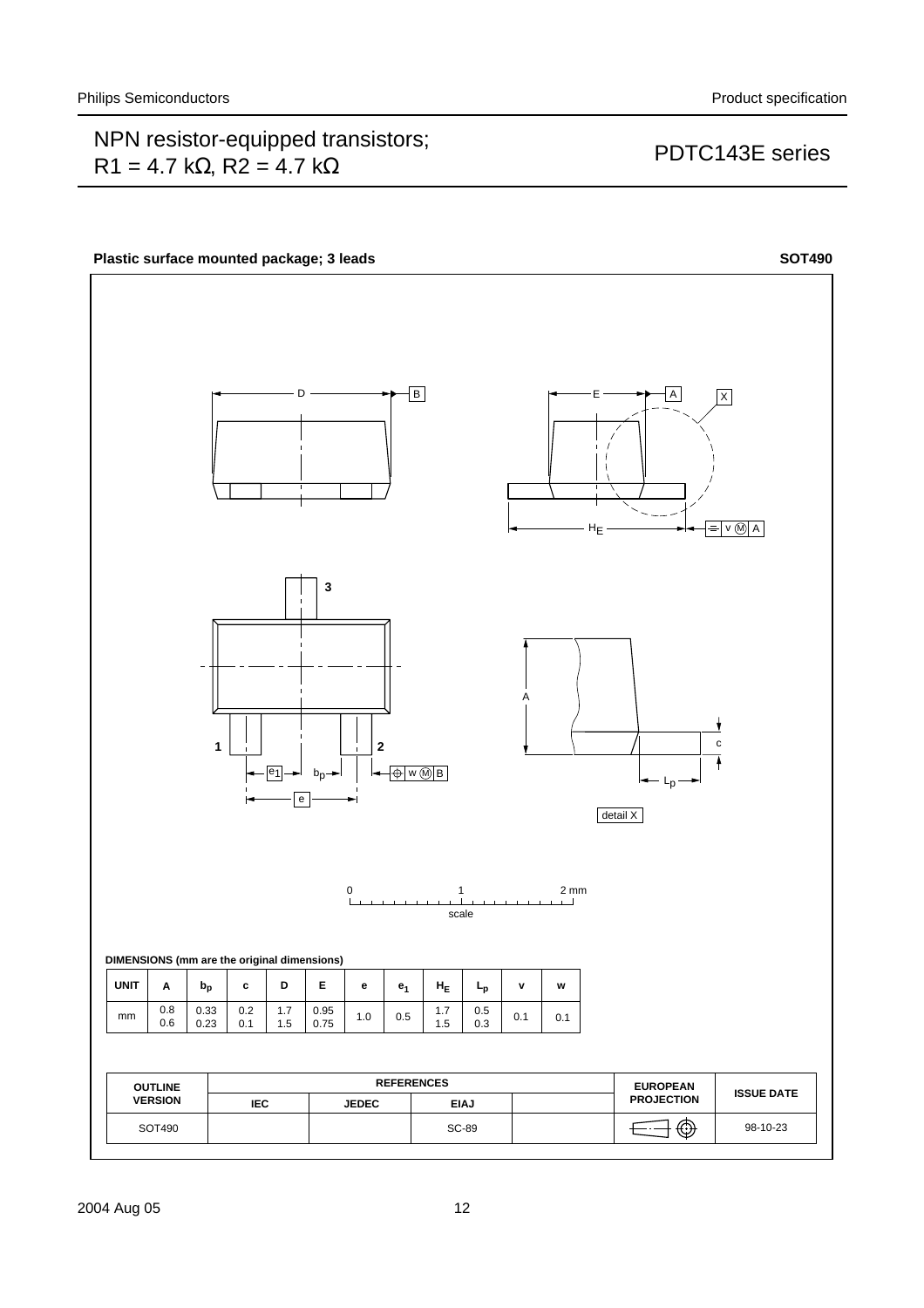## **DATA SHEET STATUS**

| <b>LEVEL</b>   | <b>DATA SHEET</b><br><b>STATUS(1)</b> | <b>PRODUCT</b><br>STATUS <sup>(2)(3)</sup> | <b>DEFINITION</b>                                                                                                                                                                                                                                                                                          |
|----------------|---------------------------------------|--------------------------------------------|------------------------------------------------------------------------------------------------------------------------------------------------------------------------------------------------------------------------------------------------------------------------------------------------------------|
|                | Objective data                        | Development                                | This data sheet contains data from the objective specification for product<br>development. Philips Semiconductors reserves the right to change the<br>specification in any manner without notice.                                                                                                          |
| $\mathbf{H}$   | Preliminary data                      | Qualification                              | This data sheet contains data from the preliminary specification.<br>Supplementary data will be published at a later date. Philips<br>Semiconductors reserves the right to change the specification without<br>notice, in order to improve the design and supply the best possible<br>product.             |
| $\mathbf{III}$ | Product data                          | Production                                 | This data sheet contains data from the product specification. Philips<br>Semiconductors reserves the right to make changes at any time in order<br>to improve the design, manufacturing and supply. Relevant changes will<br>be communicated via a Customer Product/Process Change Notification<br>(CPCN). |

### **Notes**

- <span id="page-12-0"></span>1. Please consult the most recently issued data sheet before initiating or completing a design.
- <span id="page-12-1"></span>2. The product status of the device(s) described in this data sheet may have changed since this data sheet was published. The latest information is available on the Internet at URL http://www.semiconductors.philips.com.
- <span id="page-12-2"></span>3. For data sheets describing multiple type numbers, the highest-level product status determines the data sheet status.

## **DEFINITIONS**

**Short-form specification** — The data in a short-form specification is extracted from a full data sheet with the same type number and title. For detailed information see the relevant data sheet or data handbook.

**Limiting values definition** - Limiting values given are in accordance with the Absolute Maximum Rating System (IEC 60134). Stress above one or more of the limiting values may cause permanent damage to the device. These are stress ratings only and operation of the device at these or at any other conditions above those given in the Characteristics sections of the specification is not implied. Exposure to limiting values for extended periods may affect device reliability.

**Application information** — Applications that are described herein for any of these products are for illustrative purposes only. Philips Semiconductors make no representation or warranty that such applications will be suitable for the specified use without further testing or modification.

## **DISCLAIMERS**

**Life support applications** - These products are not designed for use in life support appliances, devices, or systems where malfunction of these products can reasonably be expected to result in personal injury. Philips Semiconductors customers using or selling these products for use in such applications do so at their own risk and agree to fully indemnify Philips Semiconductors for any damages resulting from such application.

**Right to make changes** - Philips Semiconductors reserves the right to make changes in the products including circuits, standard cells, and/or software described or contained herein in order to improve design and/or performance. When the product is in full production (status 'Production'), relevant changes will be communicated via a Customer Product/Process Change Notification (CPCN). Philips Semiconductors assumes no responsibility or liability for the use of any of these products, conveys no licence or title under any patent, copyright, or mask work right to these products, and makes no representations or warranties that these products are free from patent, copyright, or mask work right infringement, unless otherwise specified.